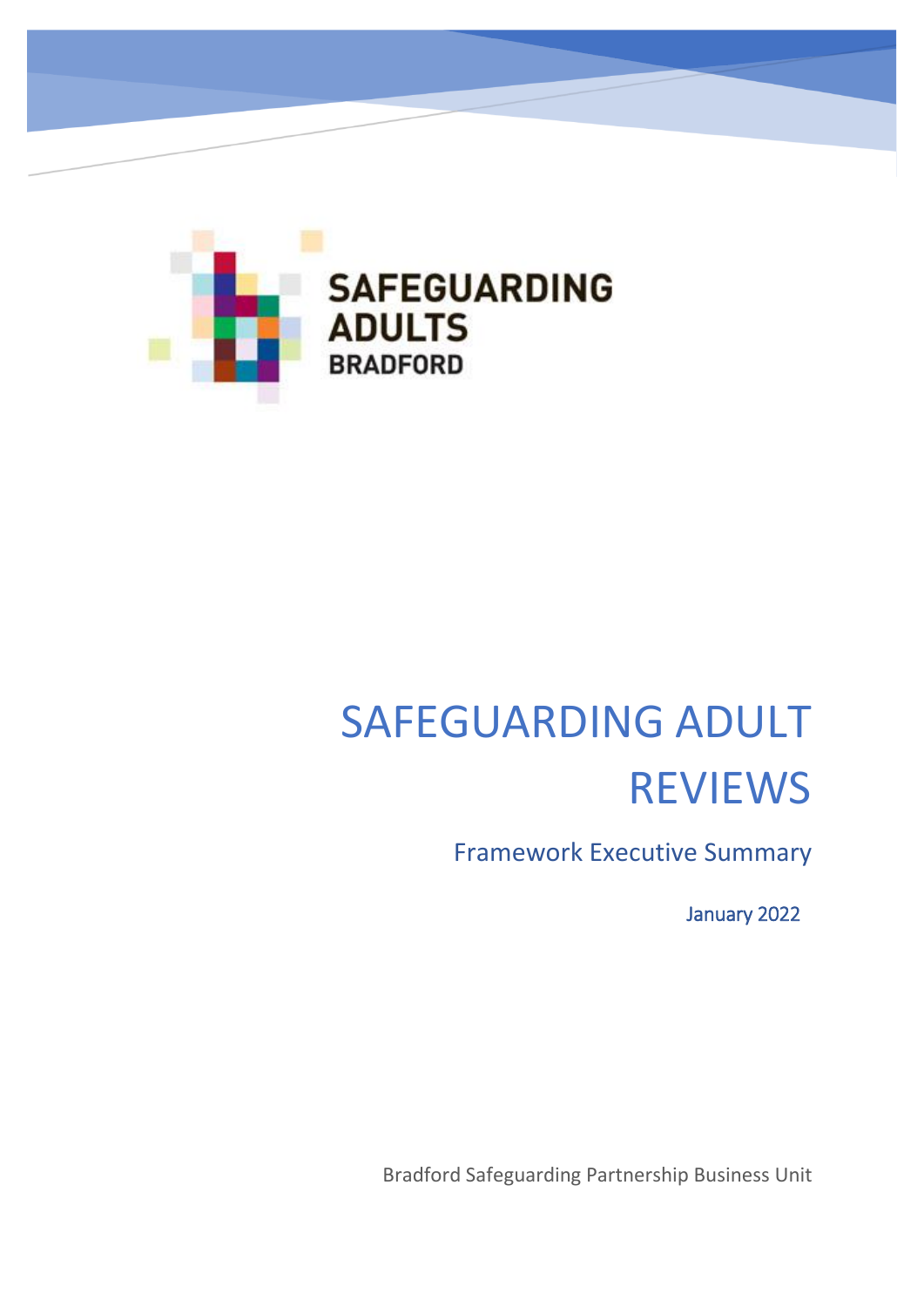## **Contents**

|    | 3. Care Act 2014 Criteria for Conducting a Safeguarding Adults Review 4   |
|----|---------------------------------------------------------------------------|
|    |                                                                           |
|    |                                                                           |
|    |                                                                           |
|    |                                                                           |
| 8. |                                                                           |
| 9. |                                                                           |
|    | 10. Involvement of the Individual & Family Members / Significant Others 7 |
|    |                                                                           |
|    |                                                                           |
|    |                                                                           |
|    |                                                                           |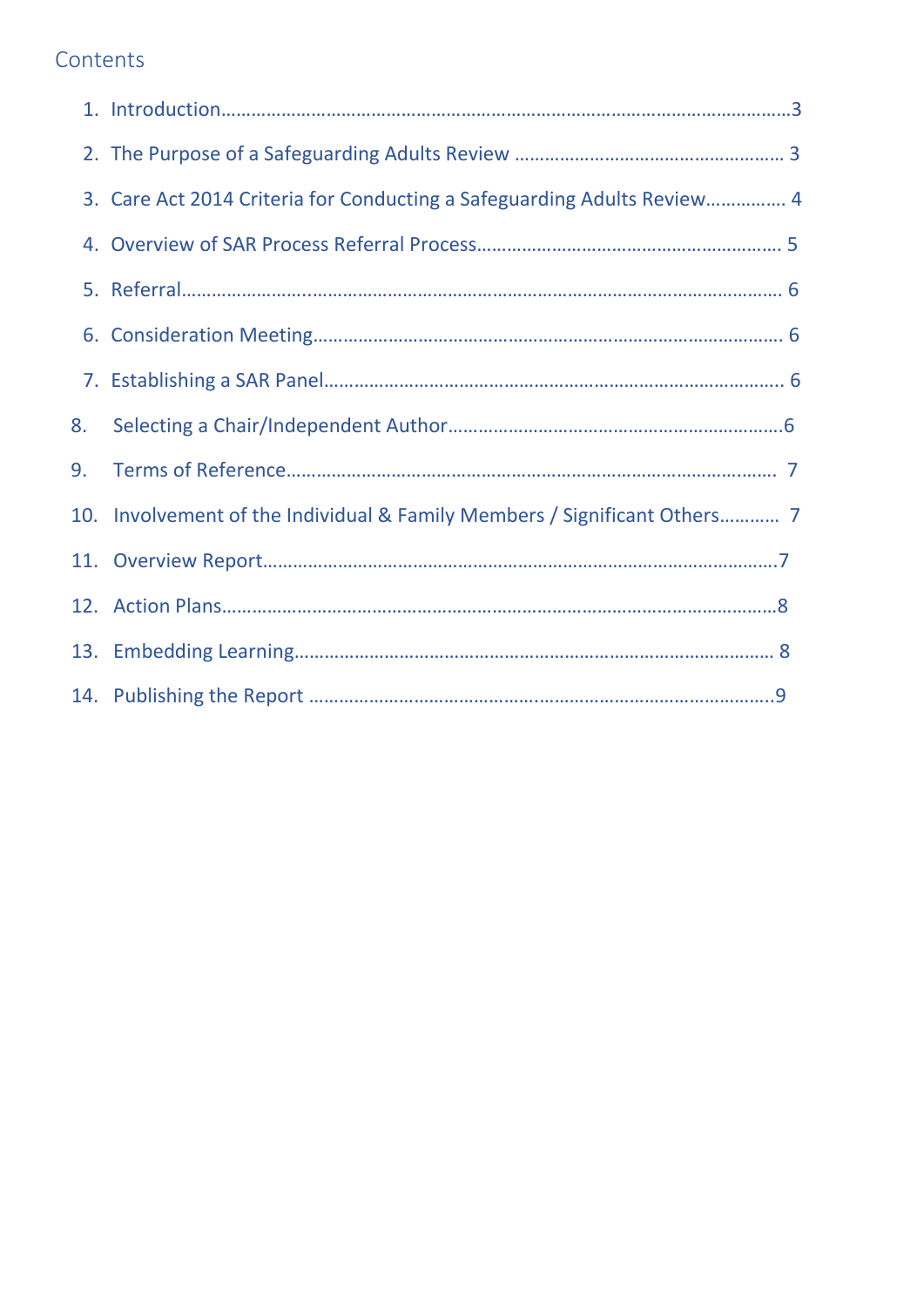#### 1. Introduction

Section 44 of the Care Act 2014 and associated statutory guidance require Safeguarding Adults Boards (SAB) to conduct Safeguarding Adults Reviews (SARs) or other learning reviews in certain circumstances. The Act requires SAB member agencies to cooperate with and contribute to the carrying out of a review.

The Bradford Safeguarding Adults Board Safeguarding Adults Review subgroup (SAR sub group) is responsible for recommending the commissioning of SARs and overseeing the process. The SAR Framework has been developed to set out:

- The purpose of a Safeguarding Adults Review (SAR)
- Criteria for conducting a Safeguarding Adults Review (SAR)
- Roles and Responsibilities
- The referral process for requesting a SAR
- The process for commissioning the SAR
- Several options for conducting those reviews
- How adults, families and staff will be supported and involved in SARs
- How learning from SARs will be acted upon

The associated guidance and templates are designed to ensure governance of the process and to provide a process for achieving a complex and challenging task most effectively.

The toolkit is aligned with the SCIE [Safeguarding Adult Review Quality Markers](https://www.scie.org.uk/safeguarding/children/case-reviews/quality-markers) checklist which assume the principles of Making Safeguarding Personal, as well as the Six Principles of Safeguarding that underpin all adult safeguarding work (Empowerment; Prevention; Proportionate; Protection; Partnership; Accountability), supporting variety, innovation and proportionality in approaches to case reviews.

## 2. The Purpose of a Safeguarding Adults Review (SAR)

SARs provide an opportunity to improve inter-agency working, for onward dissemination of lessons learnt to partner agencies, the sharing of best practice and ultimately better safeguarding of adults at risk of abuse or neglect. SARs are not enquiries into how an adult at risk died or who is culpable but to learn from complex cases that agencies find challenging, which, on initial analysis, demonstrate areas of practice that could have been delivered more effectively and additionally and where there are clear concerns that agencies have not worked as well together as they might.

A SAR is a multi-agency process that considers whether or not serious harm experienced by an adult or group of adults at risk of abuse or neglect, could have been predicted or prevented and uses that consideration to develop learning that enables agencies in Bradford to improve their services to prevent abuse and neglect in the future.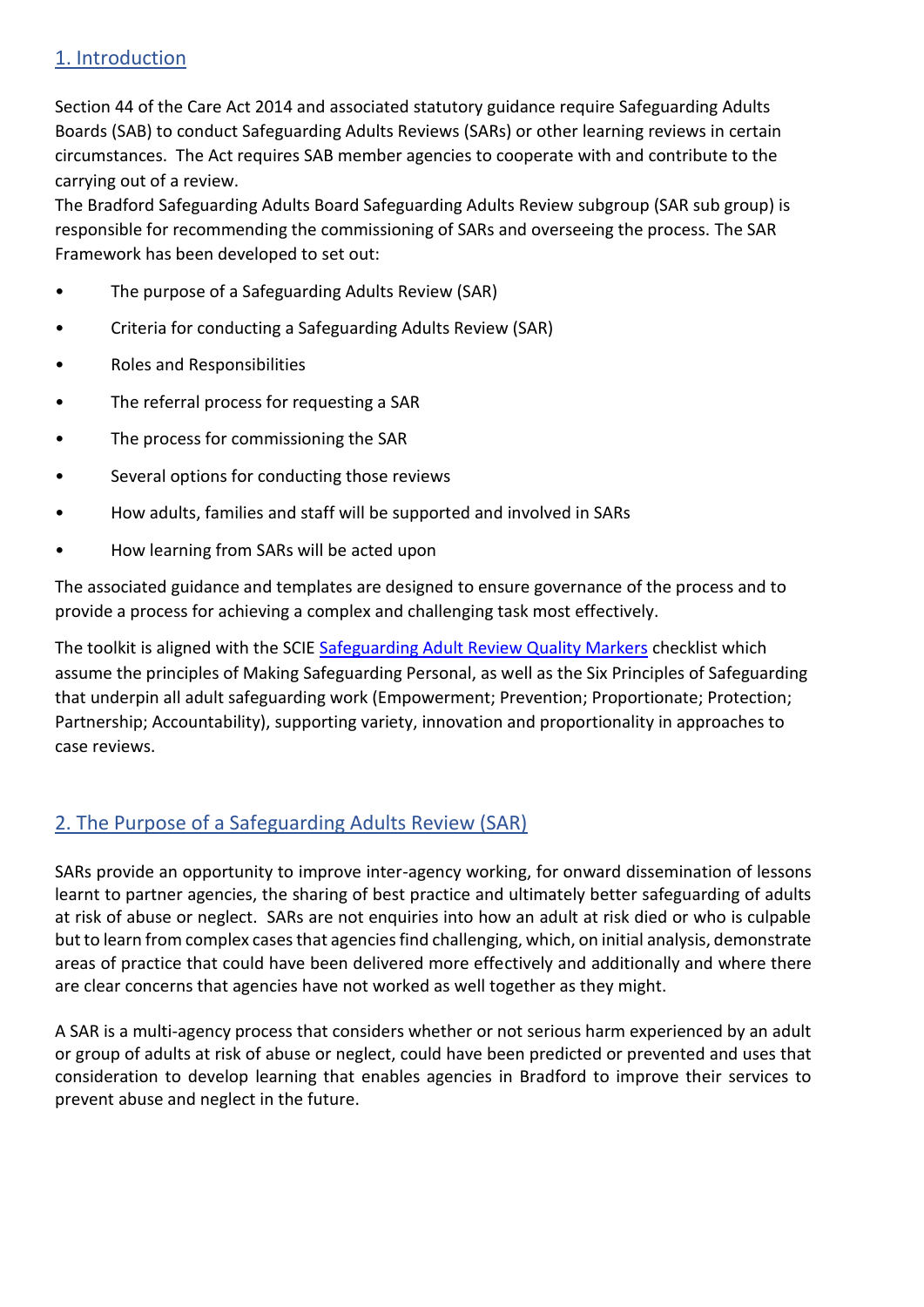## 3. Care Act 2014 Criteria for Conducting a Safeguarding Adults Review

The Care Act 2014 states that:

(1) A SAB must arrange for there to be a review of a case involving an adult in its area with needs for care and support (whether or not the local authority has been meeting any of those needs) if: -

(a) there is reasonable cause for concern about how the SAB, members of it or other persons with relevant functions worked together to safeguard the adult, and (b) condition 1 or 2 is met.

(2) Condition 1 is met if: -

(a) the adult has died, and

(b) the SAB knows or suspects that the death resulted from abuse or neglect (whether or not it knew about or suspected the abuse or neglect before the adult died).

(3) Condition 2 is met if: -

(a) the adult is still alive, and

(b) the SAB knows or suspects that the adult has experienced serious abuse or neglect.

(4) A SAB may arrange for there to be a review of any other case involving an adult in its area with needs for care and support (whether or not the local authority has been meeting any of those needs).

(5) Each member of the SAB must co-operate in and contribute to the carrying out of a review under this section with a view to: -

(a) identifying the lessons to be learnt from the adult's case, and

(b) applying those lessons to future cases.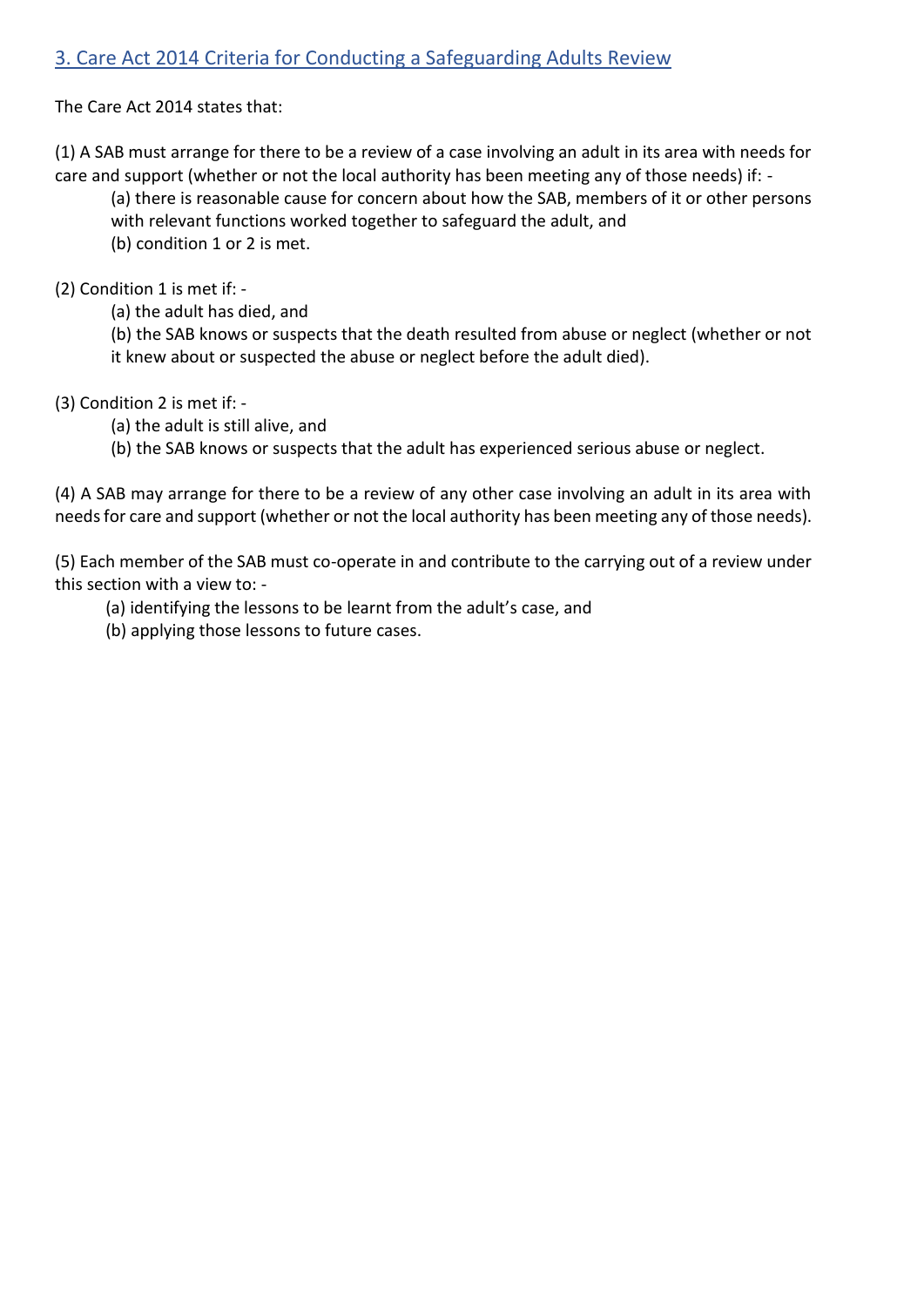#### 4. Overview of SAR Process

scoping enquiry letter sent to BSAB members and instruction to secure files.<br>Consultated accriting to he unturned within us which the effects Referral received by Chair of SAR Sub Group/SAB Board Manager/ BSAB Admin Completed scoping to be returned within required timeframe.

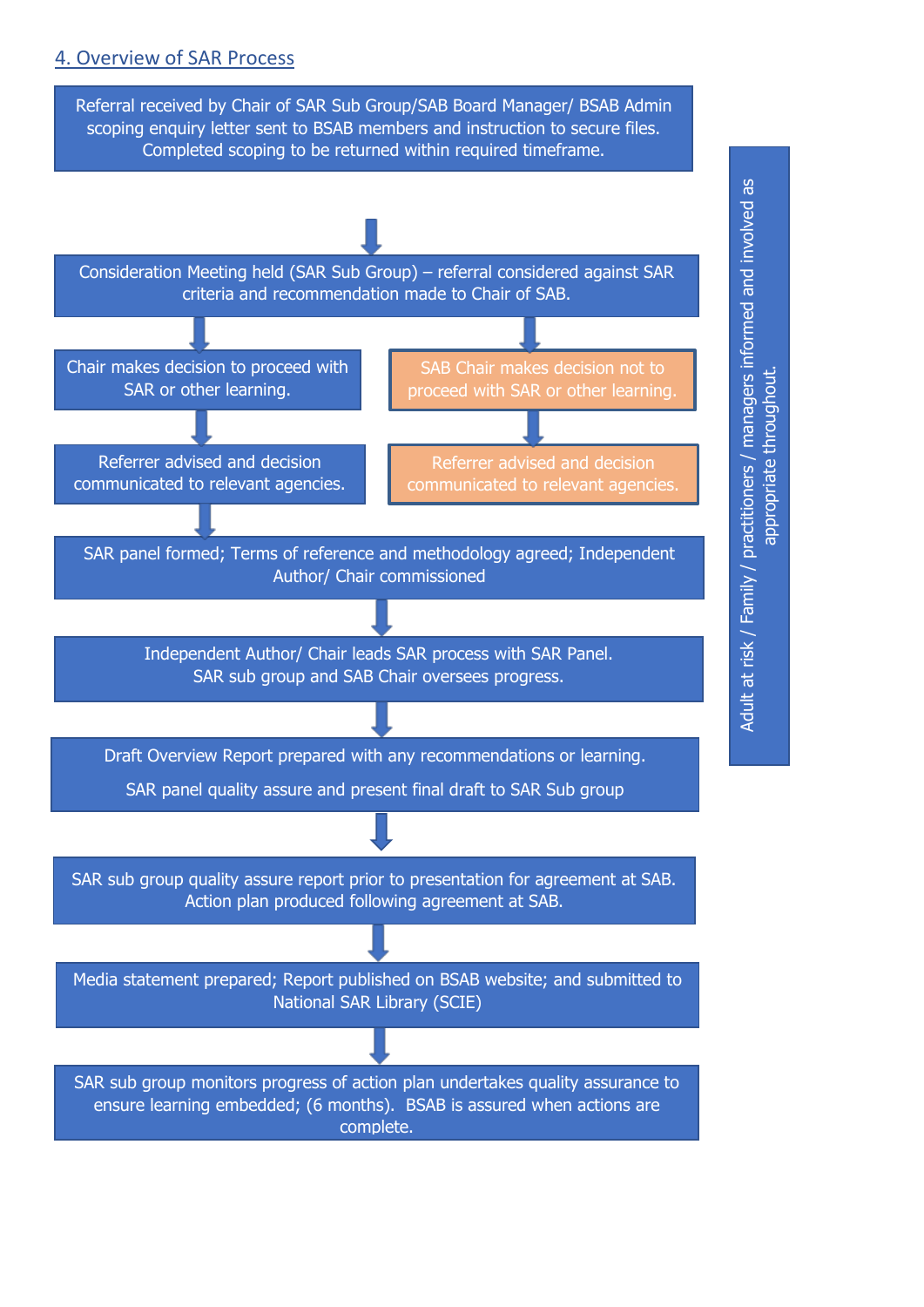## 5. Referral

Any organisation can make a SAR referral to the Safeguarding Adult Board.

The referral for consideration of a SAR should be made on the appropriate form Once completed, the form should be submitted to the Chair of the SAR Sub Group (via BSAB Business Support Unit). All such referrals should be sent securely in line with the referrer's organisational policy.

On receipt of the referral, a scoping enquiry notice will be sent out to all BSAB members by the BSAB Manager/ secretariat to determine whether the agency had contact with the adult at risk or any named significant others and obtain further information along with an instruction to secure files. Where access to records is required for ongoing case work, a copy should be made and secured. Information should be returned to the BSAB secretariat for collation within 5 working days.

#### 6. Consideration Meeting

The members of the SAR sub group will take part in the consideration meeting. Professionals who were involved in the person's life could also be invited to attend this meeting to provide any additional information. The outcome of the meeting is to decide whether or not the SAR criteria are met or whether any other learning should take place. The SAR Sub Group Chair will make a recommendation to the BSAB Chair outlining the rationale and decision of the SAR referral consideration. The BSAB Chair will respond to this communication with a final decision to accept or reject the recommendation and the referrer will then be advised accordingly. Any disagreement about the decision and/or recommendation by this group will also be brought to the attention of the BSAB Chair who will take it into account when making a final decision.

Once a decision to proceed with a SAR or other form of review is established, the BSAB Manager will send written confirmation to all agencies. If there is a challenge from the subject or family about whether a SAR is undertaken, the family should approach the Local Government Ombudsman. [www.lgo.org.uk](http://www.lgo.org.uk/) 

#### 7. Establishing a SAR panel

A SAR Panel will consist of at least one senior representative from the most appropriate Health organisation, Police and Local Authority representatives and any agencies that had key roles in the case. The Secretariat of the Bradford SAB will write to the relevant BSAB Board member or senior manager of the organisations involved for nominations to the Review Panel.

## 8. Selecting a Chair/Independent Author

The appointment of an Independent Author is required in SARs regardless of the methodology used; however, this can be by an arrangement with a senior member of a local organisation who has had no involvement with the case under discussion. The appointment will be made by the BSAB. The Independent Author will work with members of the SAR panel to address each of the Terms of Reference of the Review and produce an Overview Report. This person should have no previous involvement or knowledge of the case or any individuals involved and should be independent from the agencies represented in Bradford.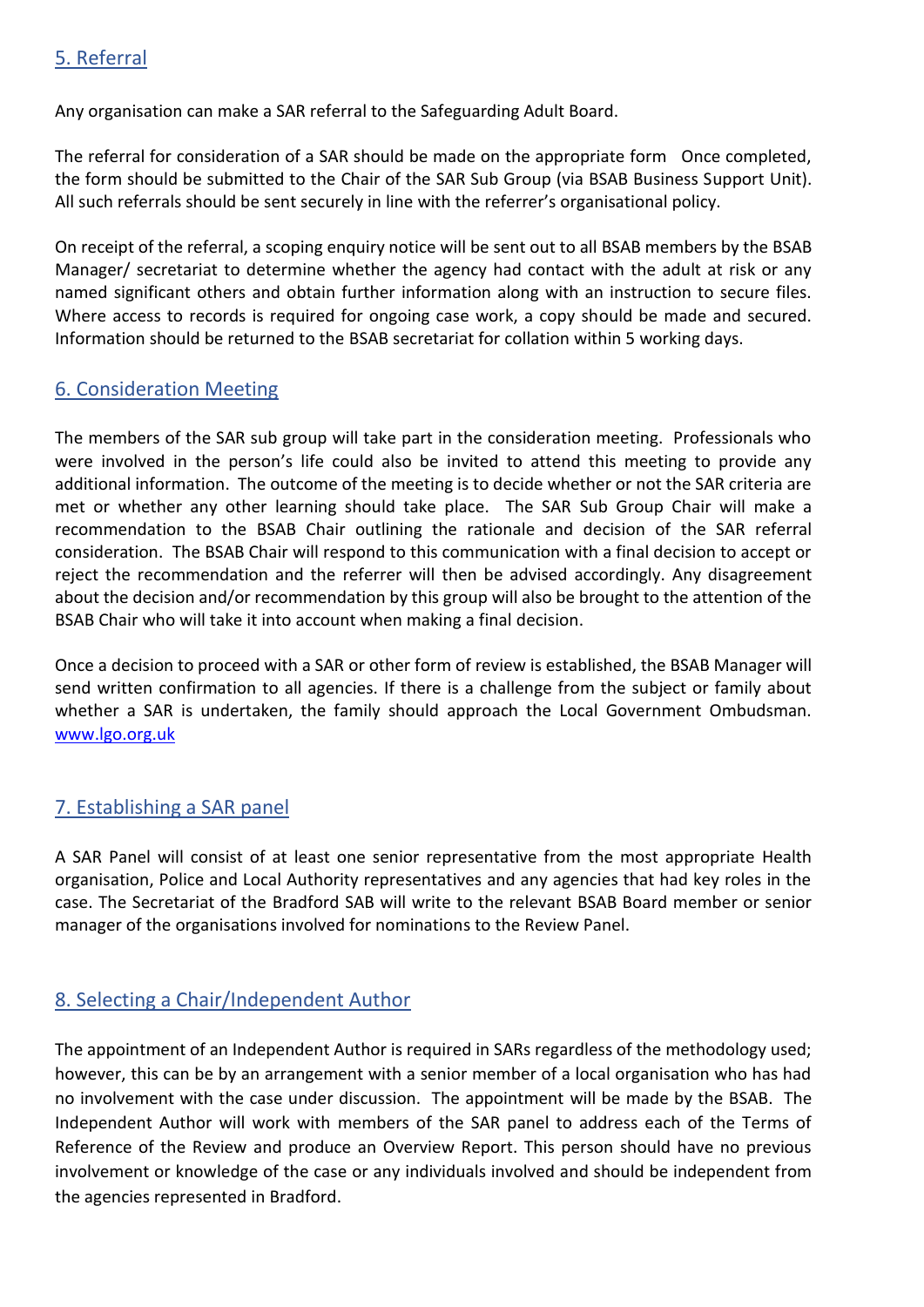## 9. Terms of Reference

The BSAB SAR panel will draft a Terms of Reference for each SAR.

The Terms of Reference should be a working document and can be revised, as necessary, with full agreement of the panel for the review to focus on the areas with the potential for the most significant learning.

SARs must be completed in a timely manner. Once the decision to commission a SAR has been made, it should be completed, reviewed by the SAR Group and presented to the Bradford SAB within 6 months, unless agreed by the Chair of the Board.

#### 10. Involvement of the Individual & Family Members/ Significant Others

Wherever possible, the family, significant others and the adult themselves (when consent/ best interests are established) should be involved in the review process

Each case will be unique, and it is therefore important that careful consideration is given to the best way of notifying and involving the adult, family and friends. The involvement should be clearly documented in the Terms of Reference for the SAR.

It will be a sensitive time for everyone, and consideration should be given at an early stage to the following:

- How notification will be done
- The ongoing identified support to those involved (how and who will provide it)
- Informing the adult or family/friends about how the process works and what role they will have in shaping this?
- How they will want to be involved
- The purpose, process and parameters of the SAR being communicated in the most appropriate setting or method to ensure that these can be understood and convey respect to those involved.

Note: If concurrent criminal proceedings are taking place it will be necessary to seek advice from the Police or other relevant organisations prior to advising the Adult at Risk and/or Family members of the decision to proceed to a SAR.

#### 11. Overview Report

An overview report will be written and presented to the BSAB to present key findings and learning. Whilst the style of the overview report may vary depending on the method used the content should include: -

- **a.** Introduction
- **b.** Circumstances leading to a safeguarding adult review being undertaken.
- **c.** Terms of reference
- **d.** Methodology of the safeguarding adult review
- **e.** Facts of the individual case
- **f.** Analysis of individual case
- **g.** Findings/Recommendations/Learning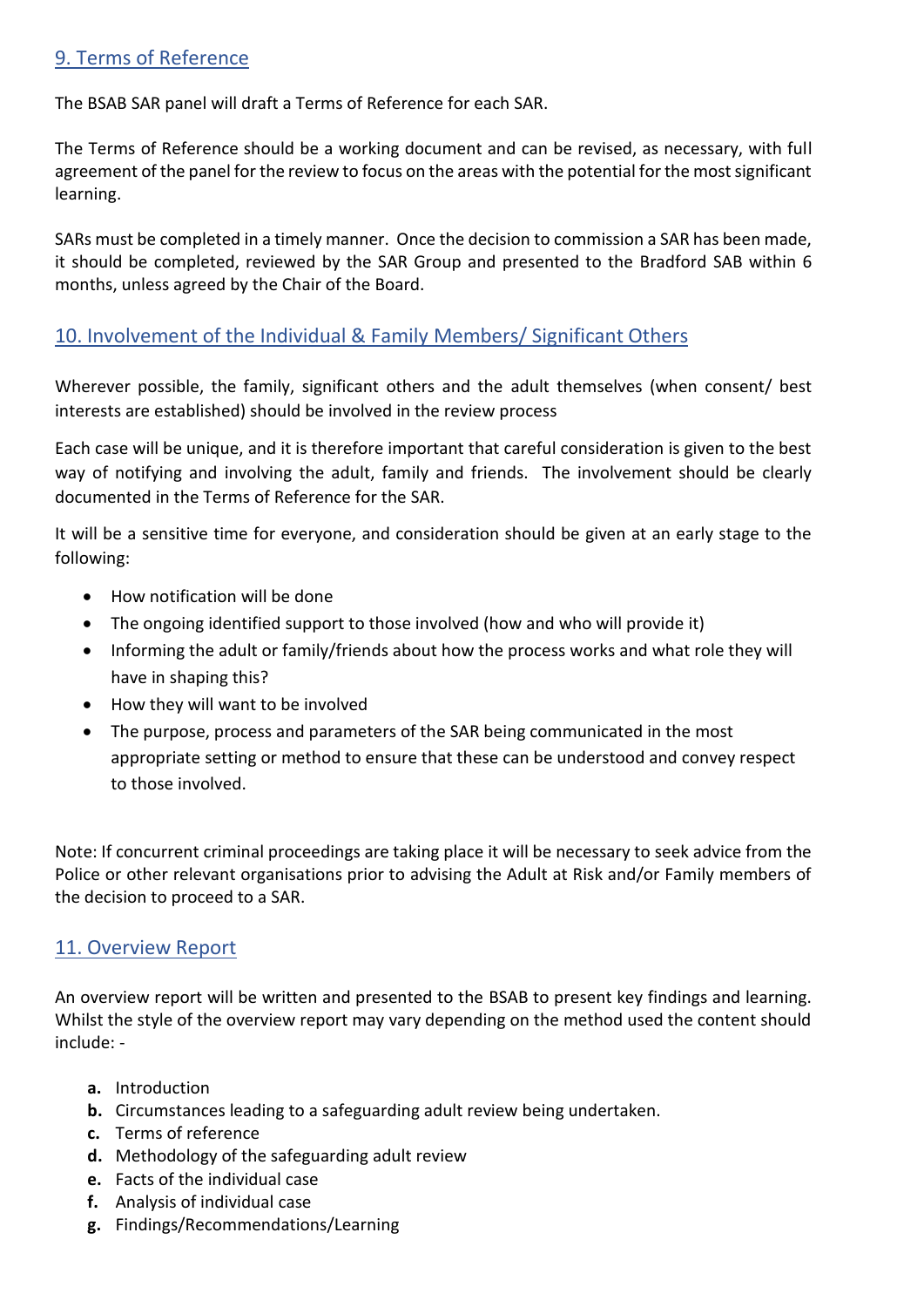The report should be written in plain English and in a way that can be easily understood by professionals and the public alike; and be suitable for publication without needing to be amended or redacted.

## 12. Action Plans

The SAR Sub Group will formulate the SAR Action plan based upon the multi-agency recommendations identified by the Independent Chair/ Overview Report author.

In addition to the main multi-agency action individual agencies may produce their own action plans that cover smaller scale actions. The BSAB may wish to seek assurance that these action plans have been addressed.

All action plans explicitly set out how agencies will evidence completion of an action and how the learning from the SAR will be embedded within the organisation. Any failure to complete actions will be escalated to the Chair of the Board with the knowledge of the relevant Bradford SAB Board member. Where this relates to an organisation that is commissioned service, this will also be raised with the commissioner and regulator where appropriate.

When an action plan has been completed, this will be reported to the Bradford SAB prior to closure of the SAR. The Review can only be closed when the Bradford SAB is satisfied and has agreed that all actions have been completed.

#### 13. Embedding Learning

The purpose of a SAR is to learn and improve practice and services. It is essential therefore that the learning from SARs is widely disseminated. Learning from SARs will be disseminated in the following ways:

- Specific SAR bulletins
- Regular and specific Learning from Practice Events
- The Multi-Agency Safeguarding Training Programme
- Direct presentation to the BSAB
- Review learning dissemination workshops
- Publication on the Bradford Safeguarding Adults Board Website (Safer Bradford)
- Safeguarding Adults Annual report, which highlights learning themes in both local and national reviews.
- Individual agencies taking responsibility to share learning internally.
- Any other appropriate method

The SAR sub-Group will report thematic learning as appropriate to the BSAB and this may inform priorities for the BSAB.

#### <span id="page-7-0"></span>14. [Publishing the Report](#page-7-0)

A communication plan will be produced as part of the SAR process and be overseen by the SAR Sub Group.

When compiling and preparing to publish reports the Bradford SAB will consider carefully how best to manage the impact of publication on the Adult(s) at Risk, family members and others affected by